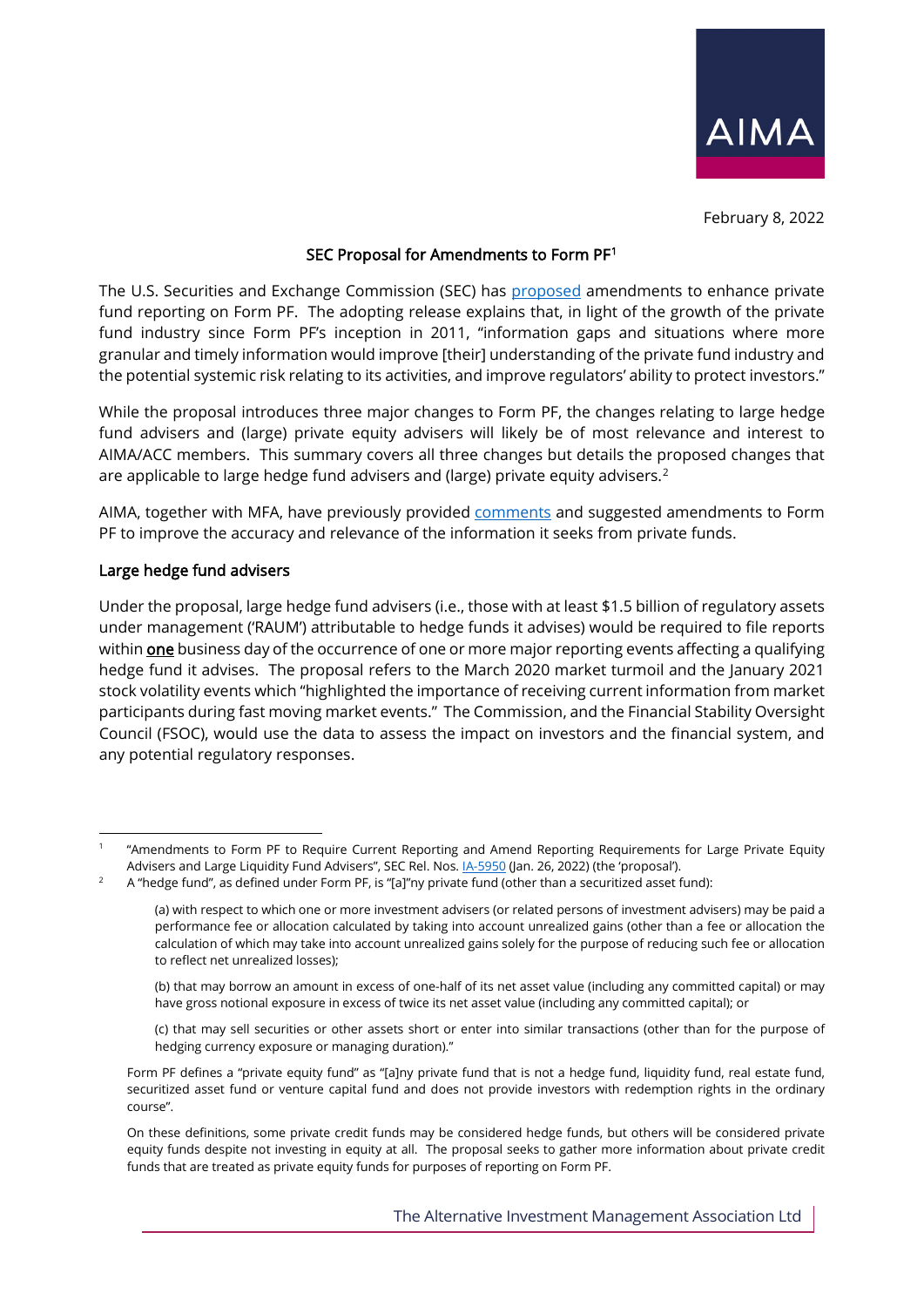A new section 5 to Form PF has been proposed which covers a range of events and also incorporates objective tests to allow advisers to determine whether a report must be filed with respect to a qualifying hedge fund it advises. The key events that would trigger a requirement to report are:

- 1. Extraordinary investment losses: A large hedge fund adviser would be required to file a Form PF current report within one business day after the reporting fund experiences a loss equal to or greater than 20% of a fund's "most recent net asset value"[3](#page-1-0) over a rolling 10 business day period. The adviser must file information on (i) the dates of the 10 business day period over which the loss occurred, and (ii) the dollar amount of the loss.
- 2. Significant margin and default events: According to the Commission, significant increases in margin, inability to meet a margin call, margin default, and default of a counterparty are strong indicators of fund and potential market stress.

Items C-E on Section 5 would require current reporting of significant margin and default events that occur at reporting funds or at their counterparties. Item C would require the adviser to report (i) the dates of the 10 business day period over which the increase occurred; (ii) the cumulative dollar amount of the increase; and (iii) the identity of the counterparty or counterparties requiring the increase(s). Item D would require advisers to report a fund's margin default or inability to meet a call for margin, collateral, or an equivalent (taking into account any contractually agreed cure period). The adviser would report for each separate counterparty for which this occurred: (i) the date the adviser determines or is notified that a reporting fund is in margin default or will be unable to meet a margin call with respect to a counterparty; (ii) the dollar amount of the margin, collateral or equivalent involved; and (iii) the legal name and LEI (if any) of the counterparty.

Item E requires an adviser to report a margin default by a counterparty. A report would be triggered if a counterparty to the reporting fund (i) does not meet a call for margin or has failed to make any other payment, in the time and form contractually required (taking into account any contractually agreed cure period); and (ii) the amount involved is greater than 5 percent of the most recent net asset value ('NAV') of the reporting fund. Under Item E, the adviser must report: (i) the date of the default; (ii) the dollar amount of the default; and (iii) the legal name and LEI (if any) of the counterparty.

3. Material change in relationship with prime broker: Item F would require the adviser to report a material change in the relationship between the reporting fund and a prime broker. Material changes in a reporting fund's prime brokerage relationships may signal that the fund or the brokers with whom the fund transacts are experiencing stress and may be subject to an increased risk of default, or in the case of the reporting fund, potential liquidation. Item F would require the adviser to provide the date of the material change and the legal name and LEI (if any) of the prime broker involved. An adviser also would check any applicable boxes that describe the circumstances relating to the material change, including whether the change involved (i) material trading limits or investment restrictions on the reporting fund, including requests to reduce

<span id="page-1-0"></span><sup>3</sup> A fund's "most recent net asset value" for purposes of these requirements is its net asset value (i.e., the gross assets reported in response to Question 8 of Form PF minus any outstanding indebtedness or other accrued but unpaid liabilities) as of the data reporting date at the end of the fund's most recent Form PF reporting period, not the fund's daily NAV or even its NAV as of its most recent dealing day.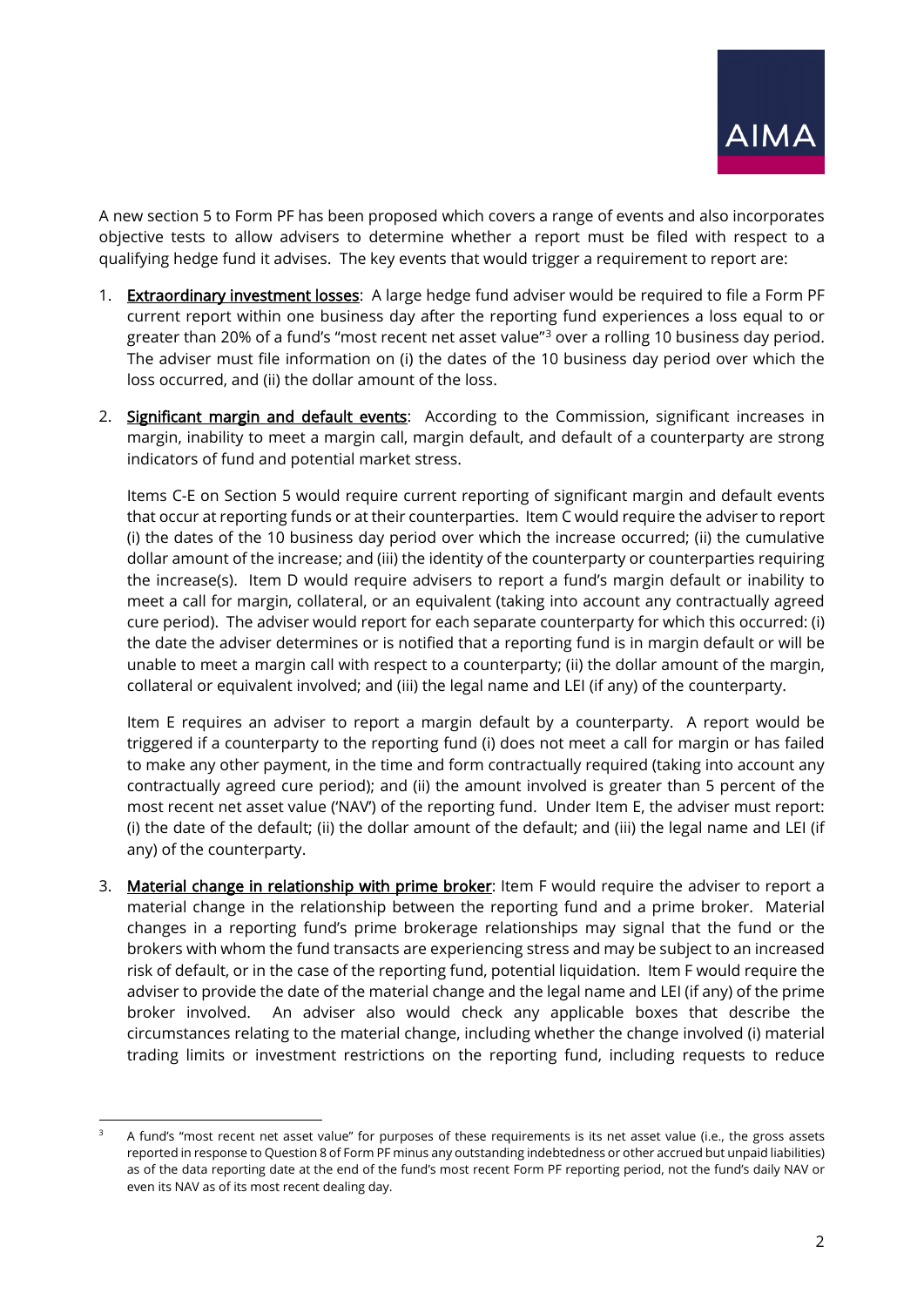positions, or unwind positions completely; and (ii) whether the prime brokerage relationship was terminated and by which party.

- 4. Changes in unencumbered cash: Item G requires the adviser to report a significant decline in holdings of unencumbered cash. A report for changes in unencumbered cash would be triggered if the value of the reporting fund's unencumbered cash declines by more than 20% of the reporting fund's most recent net asset value over a rolling 10 business day period. To report significant changes, advisers would need to calculate a daily unencumbered cash figure using the same methodology they use to calculate question 33 on the current form ('Value of reporting fund's unencumbered cash'). If this trigger is met, the adviser would report the last day of the rolling 10 business day period during which the unencumbered cash declined and the dollar amount of the unencumbered cash on the last day of the period. Item G would also include explanatory checkboxes for the adviser to provide additional information concerning its current understanding of the facts and circumstances around the change in unencumbered cash.
- 5. **Operation events** Item H would require the adviser to report when the adviser or reporting fund experiences a "significant disruption or degradation" of the reporting fund's "key operations," whether as a result of an event at the reporting fund, the adviser or other service provider to the reporting fund. Key operations for this purpose means "operations necessary for (i) the investment, trading, valuation, reporting, and risk management of the reporting fund; and (ii) the operation of the reporting fund in accordance with the federal securities laws and regulations." Examples of these "significant disruption or degradation" events include severe weather events causing wide-spread power outages, a cybersecurity event that disrupted the trading volume of a reporting fund by 20% of its normal capacity, or if an adviser's ability to value the fund's assets is significantly disrupted or degraded, for example, in connection with operational issues at a service provider.
- 6. Withdrawals and redemptions: Item I would require an adviser to report if it receives cumulative requests for redemption exceeding 50% of the most recent net asset value (after netting against subscriptions and other contributions from investors received and contractually committed). An adviser would report: (i) the date on which the net redemption requests exceeded 50% of the most recent net asset value; (ii) the net value of redemptions paid from the reporting fund between the last data reporting date (the end of the most recently reported fiscal quarter on Form PF) and the date of the current report; (iii) the percentage of the fund's most recent net asset value for which redemptions have been requested; and (iv) whether the adviser has notified the investors that the reporting fund will liquidate.
- 7. Unable to satisfy redemptions or suspension of redemptions: Item J would require an adviser to report if a fund is unable to satisfy redemptions or suspends redemptions for more than 5 consecutive business days. The adviser would report: (i) the date the reporting fund was unable to pay redemption requests or suspended redemptions; (ii) the percentage of redemptions requested and not yet paid; and (iii) whether the adviser has notified the investors that the reporting fund will liquidate.

### Large private equity advisers

The proposal notes that "given the increased demand for exposure to private equity among institutional investors, private equity advisers have expanded the breadth of their investment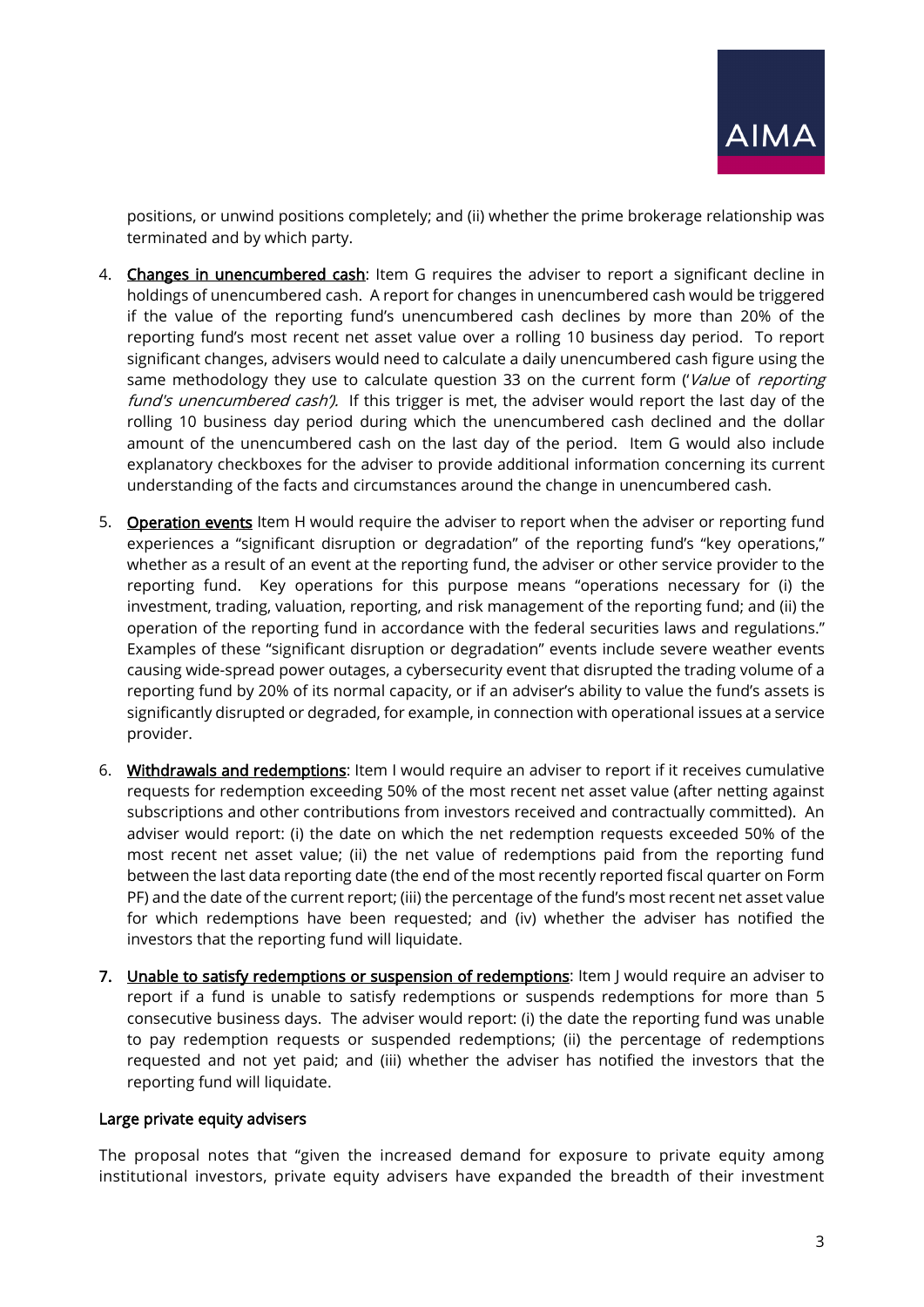strategies and the types of offerings, including a significant increase in **private credit strategies**, which raises questions regarding lending practices that could raise systemic risk concerns" (emphasis added).

In this regard, the Commission is proposing to add Question 68 to Section 4 to collect information about private equity fund investment strategies, including private credit (and associated substrategies such as distressed debt, senior debt, special situations, etc.). Advisers will need to indicate the strategy that best describes the reporting fund's investment strategy by percent of deployed capital. Large private equity fund advisers would be required to disclose more information regarding fund strategies, use of leverage and portfolio company financings, controlled portfolio companies (CPC) and CPC borrowings, fund investments in different levels of a single portfolio company's capital structure, and portfolio company restructurings or recapitalisations.

Furthermore, the proposal would lower the threshold for which advisers of private equity funds have to file Section 4 of Form PF from at least \$2 billion of private equity fund assets under management to at least \$1.5 billion.

# All advisers of private equity funds

Private equity advisers, similar to large hedge fund advisers, will also need to file reports within one business day upon the occurrence of certain reporting events. Note that, unlike with respect to the current reporting requirements for "large hedge fund advisers" as outlined above, the reporting is not limited to "large private equity fund advisers" and there is no threshold related to the size of the funds, so a "reporting event" occurring at any "private equity fund" (regardless of size) would trigger the current reporting requirement.

New Section 6 will require private equity fund advisers to report the following reporting events:

- 1. **Adviser-led secondary transactions**: Section 6, Item B would require reporting upon the completion of an adviser-led secondary transaction. The execution of an adviser-led secondary transaction will trigger a requirement to report within one business day of the completion of the transaction on (i) the transaction completion date; and (ii) a brief description of the transaction. For this purpose, an "adviser -led secondary transaction" includes "[a]ny transaction initiated by the adviser or any of its related persons that offers the investors the choice to: (1) sell all or a portion of their interests in the private fund; or (2) convert or exchange all or a portion of their interests in the private fund for interests in another vehicle advised by the adviser or any of its related persons").
- 2. General partner or limited partner clawback: Item C would require reporting upon the implementation of a general partner clawback or a limited partner clawback (or clawbacks) in excess of an aggregate amount equal to 10 percent of a fund's aggregate capital commitments. For this purpose, a general partner clawback is "any obligation of the general partner, its related persons, or their respective owners or interest holders to restore or otherwise return performance-based compensation to the fund pursuant to the fund's governing agreements". A limited partner clawback or "giveback" is "an obligation of a fund's investors to return all or any portion of a distribution made by the fund to satisfy a liability, obligation, or expense of the fund